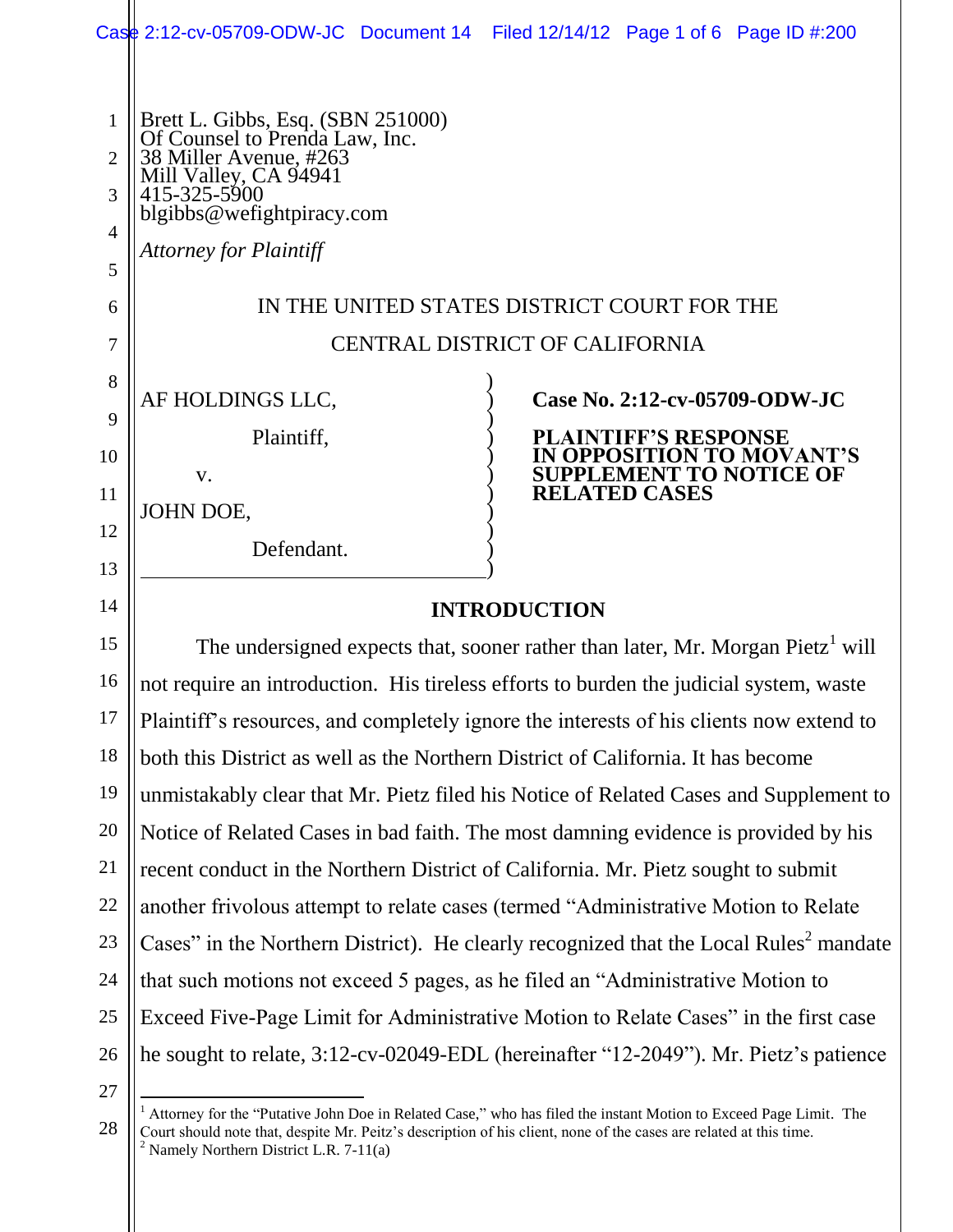1 2 3 4 5 6 7 8 9 10 11 with and respect for the requirements of the judicial process apparently did not extend beyond one hour, or beyond 12-2049; Mr. Pietz filed his Administrative Motion to Exceed Five-Page Limit in 12-2049 at 1:35 PM. He filed his Administrative Motion to Relate Cases, consisting of 107 total pages (18 of which focused on "arguments" berating Plaintiff's counsel), in case 12-2049 a scant 59 minutes later, at 2:34 PM. Apparently emboldened by discovering that the Northern District Court's ECF allowed him to file documents that do not comply with judicial requirements, Mr. Pietz decided to file the Administrative Motion to Relate Cases in Case No. 12-2415, Case No. 12-2393, Case No. 12-2394, Case No. 12-2396, and Case No. 12-2411, all with the same amount of pages included in each, without even bothering with the formality of a token (mandatory) request to the Court as he had in 12-2049.

12 13 14 15 16 18 This particular example of Mr. Pietz's conduct exemplifies the bad faith with which he has pursued these attempts to relate cases. It would not surprise the undersigned if Mr. Pietz were to now take the same actions in the Eastern District of California and the Southern District of California. For the reasons described herein, Mr. Pietz's Notice of Related cases should be disregarded, the Court should exercise its inherent power to strike the Notice, and should further give Mr. Pietz a stern warning that his reckless behavior will not be tolerated.

19

20

21

22

23

24

25

26

17

## **MR. PIETZ'S RATIONALE**

Mr. Pietz's wanton disregard of the judicial process is, perhaps, confusing to those who are unfamiliar with his abusive behavior, though it is quite familiar to the targets of this behavior. The undersigned has a simple explanation for his conduct: Mr. Pietz is motivated by gaining publicity. Specifically, Mr. Pietz believes that his sloppy attempts to defame and overburden Prenda  $Law<sup>3</sup>$  will gain him coverage—and, subsequently, clients—from the two primary niche blogs which vehemently oppose Prenda's efforts to protect its clients' copyrights.<sup>4</sup> Mr. Pietz has gone to great lengths

27

 $\overline{a}$ 

28

<sup>3</sup> For which the undersigned serves in an of counsel role

<sup>4</sup> http://fightcopyrighttrolls.com/, http://dietrolldie.com/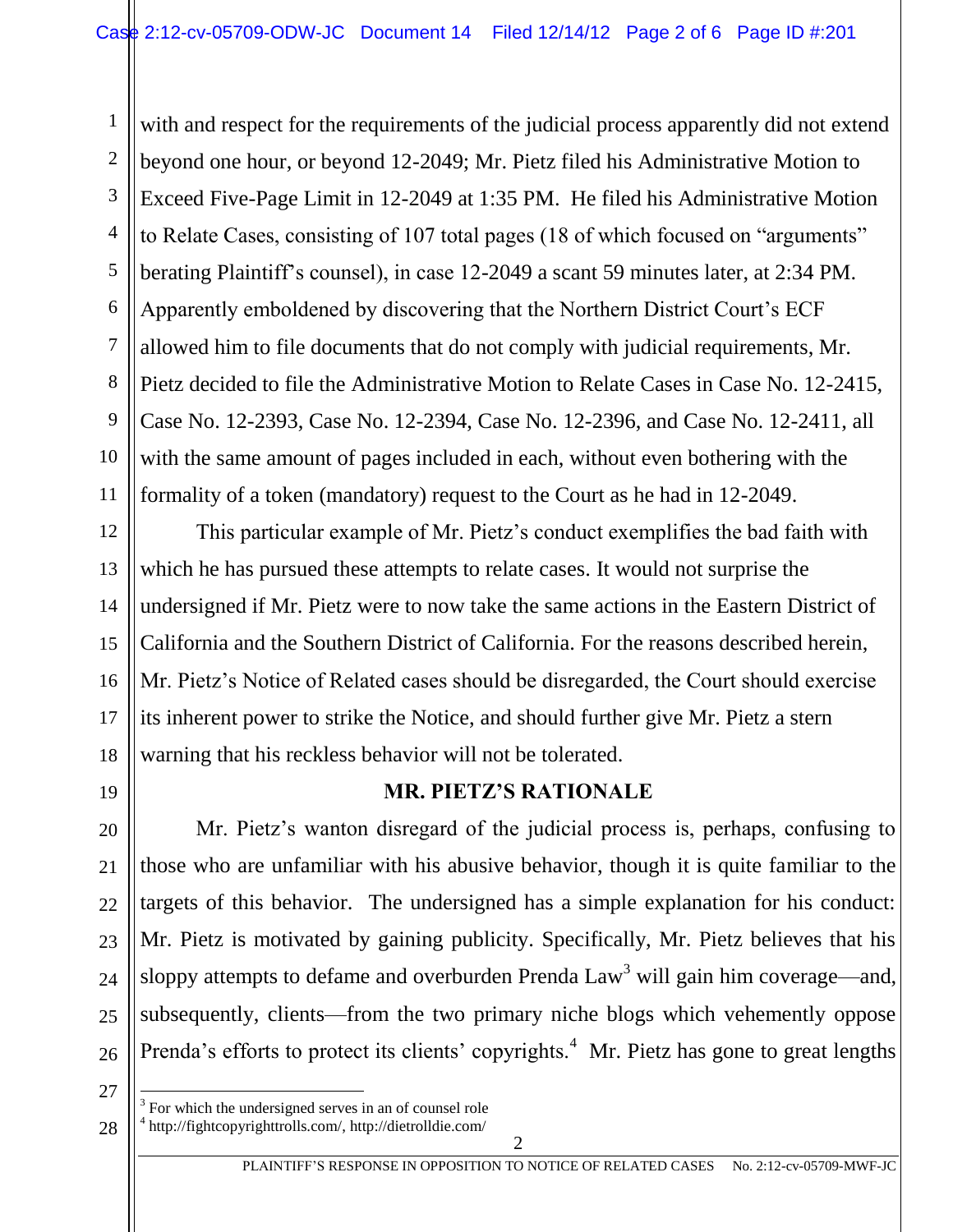4 5 6 8 10 12 to pander to this particular audience. One of the most egregious examples is his publication of what the undersigned believed to be confidential communication between himself and Mr. Pietz. Though the undersigned stands by every word he said therein, Mr. Pietz has committed a grievous ethical violation by not only publishing those emails as an exhibit to his Administrative Motion to Relate Cases in the Northern District and the instant Supplement to Notice of Related Cases, but also providing the email exchange to the fightcopyrighttrolls.com website.<sup>5</sup> While this is a reality that has taken over the traditional legal practice—meet and confers are published the moment they are complete, no sense of professionalism or confidentiality amongst (some) lawyers—it does not have to be accepted. As Plaintiff shall argue in its subsequent Motion for Sanctions, this particular motivation of Mr. Pietz's conduct is particularly inexcusable.

13 14 15 16 17 18 19 20 21 22 23 Mr. Pietz's attempts to attract the attention of defendants in the undersigned's cases stretch even farther back. Mr. Pietz is attorney for Defendant in *Lightspeed v. Nason* (Case. No. NC057950) (Sup. Ct. of Los Angeles). In that case, Mr. Pietz filed three separate motions to be heard at one hearing: a motion for sanctions (based solely on the Complaint itself), a motion to furnish security, and a demurrer. Mr. Pietz chose to copy and paste the first six pages—containing the same sort of abusive, unsubstantiated allegations as he has presented in the instant Supplement—across all three of his motions. The Court thoroughly admonished Mr. Pietz for his lack of judgment in filing the motion for sanctions and motion to furnish security, commenting on how he was wasting the resources of the Court. That case now carries on.

Mr. Pietz clearly has not learned his lesson. The federal courts ought not be used as a marketing tool for Mr. Pietz's struggling law practice. Mr. Pietz's lack of substantive arguments, his willful disregard for the judicial process in the Northern

27

 $\overline{a}$ 

24

25

26

1

2

3

7

9

11

3  $<sup>5</sup>$ http://fightcopyrighttrolls.com/2012/12/11/facing-uncomfortable-questions-brett-gibbs-throws-a-tantrum/</sup>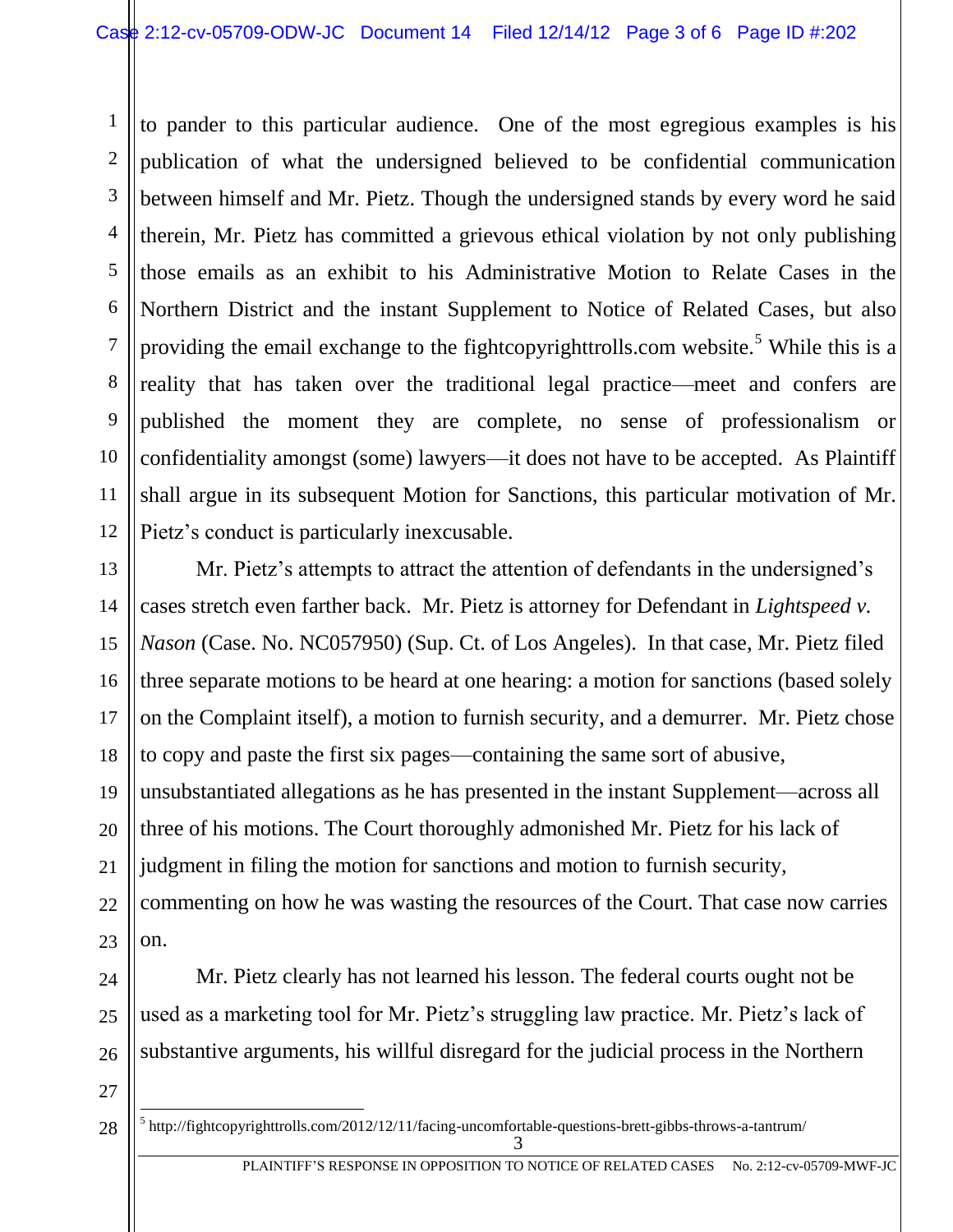District of California and the Los Angeles County Superior Court (as well as in this Court), and his unethical decision to publish confidential communication between himself and the undersigned all indicate that Mr. Pietz is motivated by gaining publicity.

## **THE CASES ARE NOT RELATED**

6 7 8 9 10 11 12 13 14 15 16 17 18 19 20 21 22 23 24 Though the concepts of joinder and relation of cases are somewhat distinct, these analyses share some common themes. The foremost of these commonalities is the fact that each route ends in the same practical result of having the cases of multiple defendants being heard by the same judicial officer. The issue of whether joinder of multiple defendants is appropriate in online copyright infringement cases has been addressed several times in the District courts of this Circuit, and the District judges of this Circuit have consistently ruled against such joinder. <sup>6</sup> Much of the logic applicable to finding joinder to be inappropriate is similarly applicable to the question of whether the instant cases Movant seeks to relate are, in fact, related. First of all, the District courts of this Circuit have asserted that separate instances of copyright infringement, even of the same copyrighted work, cannot be sufficient to allow for joinder of those separate defendants, undermining the proposition that multiple cases are related to each other just because they involve the same type of conduct. In addition, the Northern District has directly rejected the rationale of judicial economy proffered by Movant, asserting that "joinder also fails to promote trial convenience and expedition of the ultimate determination of the substantive issues in this case. Though the 149 Doe defendants may have engaged in similar behavior, they are likely to present different defenses."<sup>7</sup> Thus, despite the fact that joinder and relation of cases are analyzed somewhat differently, the practical end result is the same: whether the

25

 $\overline{a}$ 

1

2

3

4

5

4

28 02331 LB, ECF No. 6 (N.D. Cal. August 15, 2011) (finding permissive joinder to be inappropriate) <sup>7</sup> *MCGIP v. Does 1-149*, No. C 11-02331 LB, ECF No. 6 (N.D. Cal. August 15, 2011)

<sup>26</sup> 27 6 *See*, e.g., *Boy Racer v. Does 1-60, No. 3:11-cv-01738-SI*, ECF No. 24, (N.D. Cal. August 19, 2011) (dismissing case without prejudice to plaintiff filing individual actions against remaining defendants); *Boy Racer v. Does 1-52*, 2011 U.S. Dist. LEXIS 58345 (Grewal, M.J.) (N.D. Cal. May 31, 2011) (severing does 2-52); *Boy Racer v. Does 1-71*, 2011 U.S. Dist. LEXIS 57975 (Grewal, M.J.) (N.D. Cal. May 31, 2011) (severing does 2-71); *MCGIP v. Does 1-149*, No. C 11-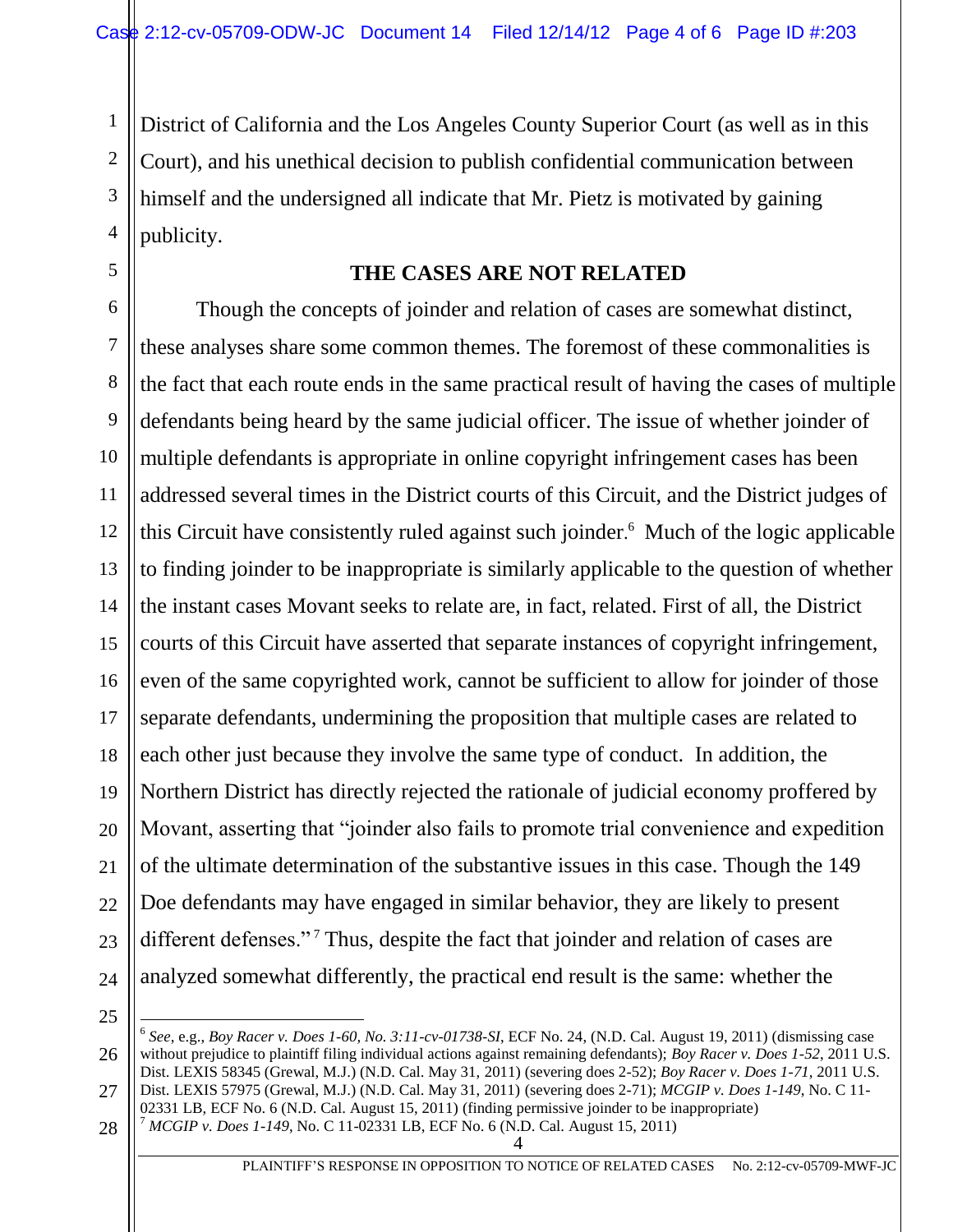defendants in each of the cases Movant seeks to relate were brought before the same judge on the basis of joinder or on the basis of relation of cases, the same disadvantages previously described would apply.

28

1

2

Finally, as a matter of common sense, these cases involve different defendants, different circumstances, different infringements, different times of infringement, different videos, and different BitTorrent swarms ; as such, each case presents its own unique set of circumstances, and to burden one judicial officer with all of these unique circumstances would fly in the face of common sense.

## **CONCLUSION**

The cases Movant seeks to relate are not related, but that does not matter to Mr. Pietz. His ends were already accomplished when he filed his flurry of misguided attempts to relate cases in the Northern and Central Districts of California. Within the next day or two, Mr. Pietz will undoubtedly forward these filings on to the aforementioned anti-copyright enforcement blogs, and will reap the rewards of defendants in copyright infringement cases admiring his work and seeking his services. Mr. Pietz is welcome to market himself however he wants, but he should not be permitted to use the federal judiciary as a venue to flyer his name, burdening the Court, taxing Plaintiff, and doing a disservice to his client.

> Respectfully submitted, PRENDA LAW, INC.

**DATED: December 14, 2012**

By: /s/ Brett L. Gibbs, Esq. Brett L. Gibbs, Esq. (SBN 251000) Of Counsel to Prenda Law, Inc. 38 Miller Avenue, #263 Mill Valley, CA 94941 blgibbs@wefightpiracy.com

*Attorney for Plaintiff*